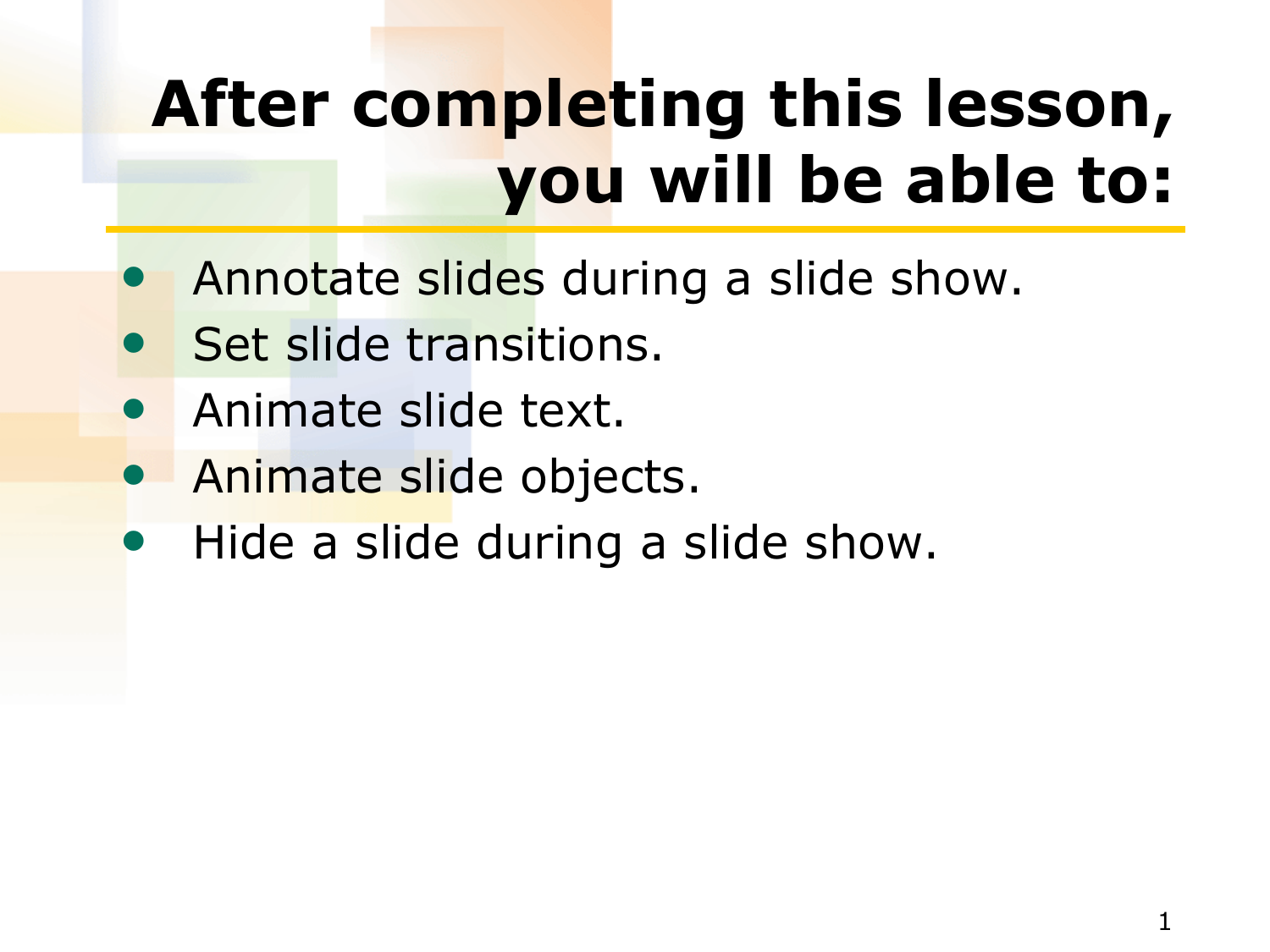# **Annotating Slides During a Slide Show**

### **To draw an annotation in slide show**

- Click the Slide Show button.
- 2. Right-click anywhere on the screen, point to Pointer Options, and then click Pen.
- 3. Draw an annotation and then press E to erase annotations.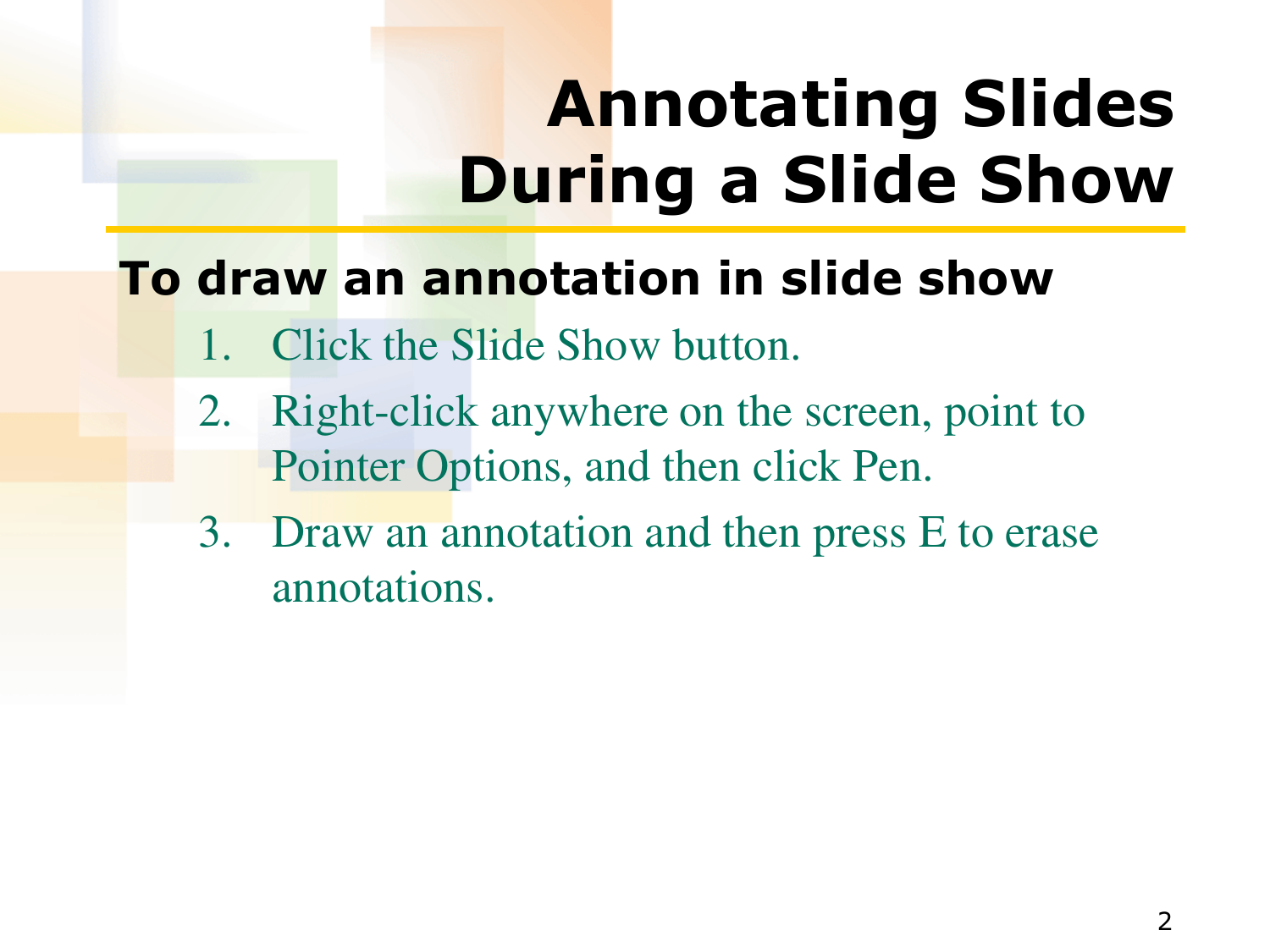# **Setting Slide Transitions**

### **To apply a slide transition effect**

- 1. Click the Slide Sorter View button and then select a slide.
- 2. On the Slide Sorter menu, click Slide Transition to open the Slide Transition task pane.
- 3. Under Apply to selected slides, click a transition effect.
- 4. Click the transition symbol below the slide to preview the effect.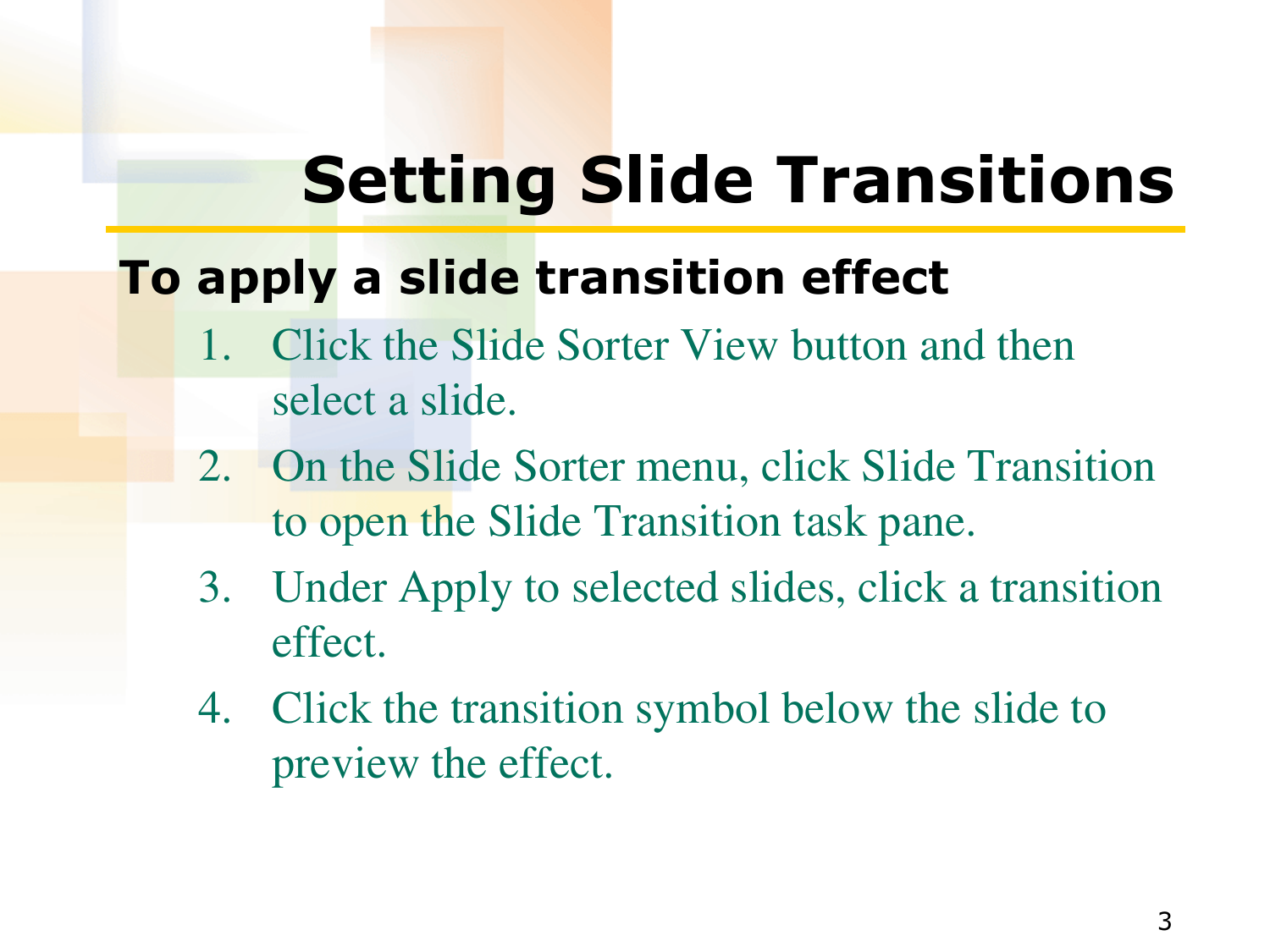## **Animating Slide Text**

### **To apply an animation scheme to a slide**

- 1. Click the Slide Sorter View button and then click a slide.
- 2. On the Slide Show menu, click Animation Schemes.
- 3. In the Slide Design task pane, under Apply to selected slides, click an animation scheme.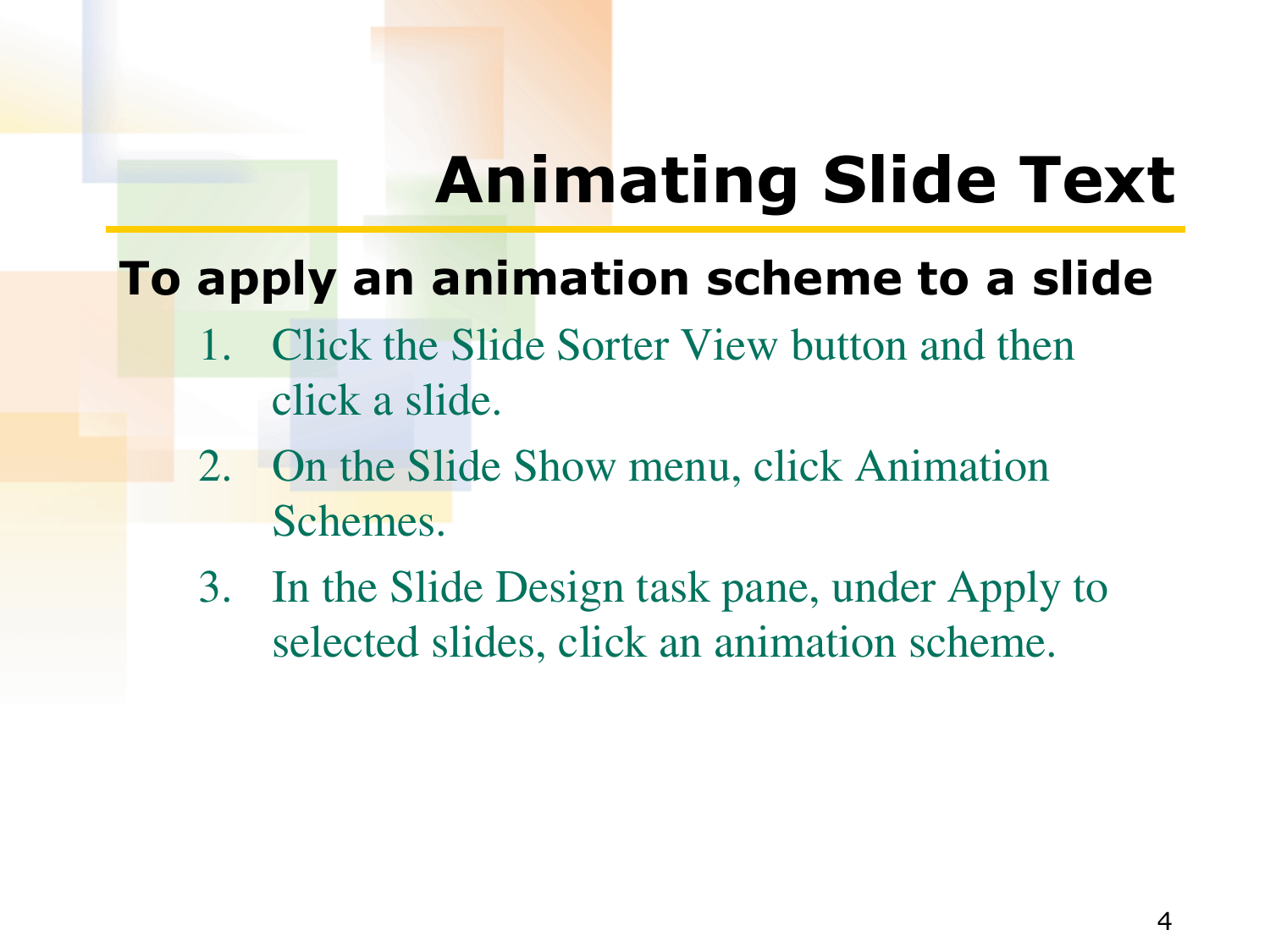## **Animating Slide Text**

#### **To animate title text**

- 1. In Normal view, select a slide.
- 2. On the Slide Show menu, click Custom Animation.
- 3. Click the slide title and then click Add Effect in the Custom Animation task pane.
- 4. Point to an effect category and then click an effect.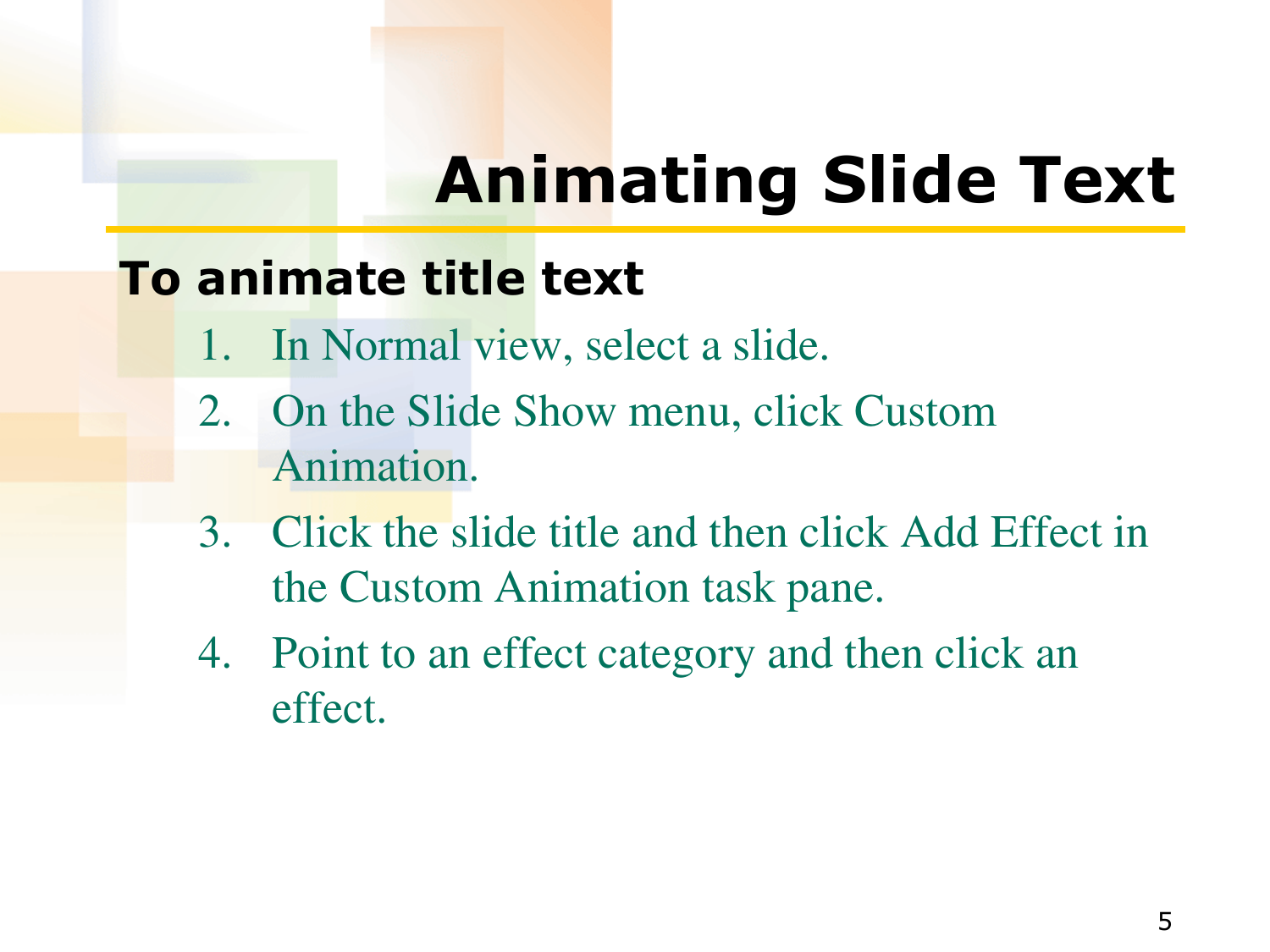# **Animating Slide Objects**

### **To animate slide objects**

- 1. Select the object that you want to animate.
- 2. On the Slide Show menu, click Custom Animation to open the Custom Animation task pane.
- 3. In the Custom Animation task pane, click Add Effect, point to an effect category, and click an effect.